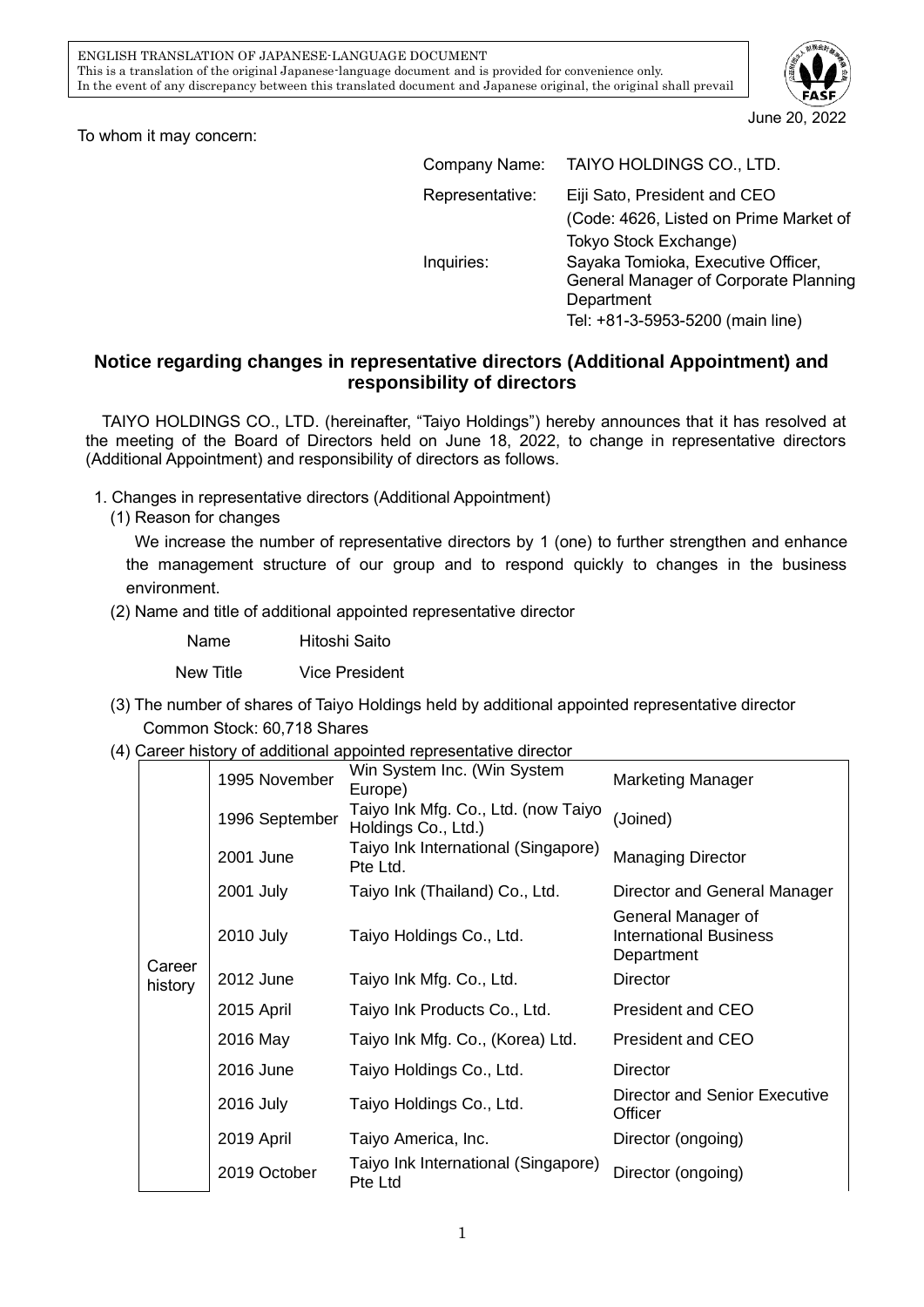ENGLISH TRANSLATION OF JAPANESE-LANGUAGE DOCUMENT This is a translation of the original Japanese-language document and is provided for convenience only. In the event of any discrepancy between this translated document and Japanese original, the original shall prevail

|                   | 2020 February | Taiyo Trading (Thailand) Co., Ltd.                        | Director (ongoing)                                                         |
|-------------------|---------------|-----------------------------------------------------------|----------------------------------------------------------------------------|
|                   | 2020 April    | Taiyo Ink Mfg. Co., (Korea) Ltd.                          | Chairman and CEO                                                           |
|                   |               | Taiyo Ink Products Co., Ltd.                              | Chairman and CEO                                                           |
|                   | 2020 May      | Taiwan Taiyo Ink Co., Ltd                                 | Chairman of the Board<br>(ongoing)                                         |
|                   |               | Onstatic New Material (JiangXi)<br>Co., Ltd.              | Director (ongoing)                                                         |
|                   | 2020 June     | Onstatic Ink (Shenzhen) Co., Ltd.                         | <b>Director</b>                                                            |
| Career<br>history |               | Taiyo Circuit Automation, Inc.                            | Director                                                                   |
|                   |               | Taiyo Ink Vietnam Co., Ltd                                | Chairman (ongoing)                                                         |
|                   | 2021 October  | Onstatic Technology Co., Ltd.                             | Chairman of the Board<br>(ongoing)                                         |
|                   | 2021 December | Taiyo Ink (Suzhou) Co., Ltd.                              | Chairman of the Board<br>(ongoing)                                         |
|                   |               | Onstatic Ink (Shenzhen) Co., Ltd.                         | Chairman of the Board<br>(ongoing)                                         |
|                   | 2022 January  | <b>TBF Semiconductor Material</b><br>(Shenzhen) Co., Ltd. | Director (ongoing)                                                         |
|                   |               | Taiyo Ink Trading (Shenzhen) Co.,<br>Ltd.                 | Chairman of the Board<br>(ongoing)                                         |
|                   |               | Taiyo Ink Mfg. Co., (Korea) Ltd.                          | Director (ongoing)                                                         |
|                   |               | Taiyo Ink Products Co., Ltd.                              | Director (ongoing)                                                         |
|                   | 2022 May      | Taiyo Holdings Co., Ltd.                                  | <b>Senior Executive Officer</b><br>CEO of Electronics Company<br>(ongoing) |

(5) Date of appointment

June 18, 2022

## 2. Responsibility of directors

Dated June 18, 2022

| <u>Datoa oario 10, Eurr</u> |                                                                                                                                                                                                                                                                                                                                                    |
|-----------------------------|----------------------------------------------------------------------------------------------------------------------------------------------------------------------------------------------------------------------------------------------------------------------------------------------------------------------------------------------------|
| Name                        | Responsibility and Title                                                                                                                                                                                                                                                                                                                           |
| Eiji Sato                   | President<br>Group Chief Executive Officer (CEO)<br>Officer (Risk Management)<br>CEO (Medical & Pharmaceutical Company)<br>Taiyo Ink Mfg. Co., Ltd. Director<br>Taiyo Ink (Suzhou) Co., Ltd. Director<br>Onstatic Technology Co., Ltd. Director<br>Taiyo Pharma Co., Ltd. Representative Director and CEO<br>Taiyo Pharma Tech Co., Ltd. President |